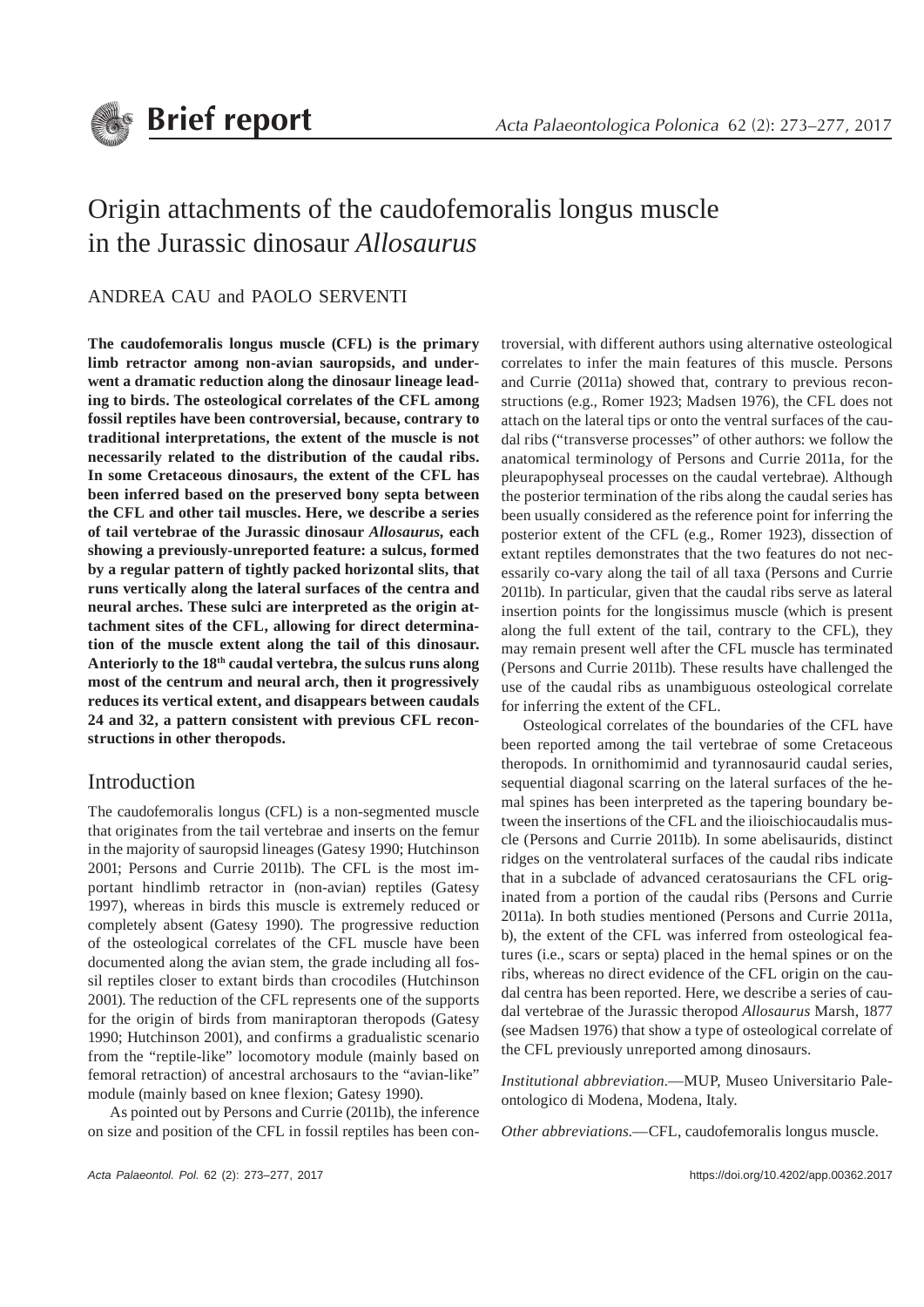

Fig. 1. Caudal vertebrae of the theropod dinosaur *Allosaurus fragilis* Marsh, 1877 from Cleveland Lloyd Quarry of Utah (USA), Morrison Formation, Kimmeridgian–Tithonian. **A**. MUP 40CA11,  $\sim 10^{th}$ –13<sup>th</sup> position, in right lateral (A<sub>1</sub>) and left lateral (A<sub>2</sub>) views. Detail showing the slits along the sulcus (A3 ). **B**. MUP 41CA12 2744, ~9th–12th position. **C**. MUP 44CA15 3926, ~14th–17th position. **D**. MUP 45CA16, ~14th–18th position. **E**. MUP 46CA17, ~16<sup>th</sup>–20<sup>th</sup> position. **F**. MUP 52CA23 (~21<sup>st</sup>–24<sup>th</sup> position). In lateral (A, C–F) and posteroventral (B) views. Black arrowheads indicate dorsalmost extent of CFL (caudofemoralis longus muscle) sucus, white arrowheads indicate ventralmost extent of CFL sulcus, arrows point toward anterior end of vertebra. Scale bars 10 mm.

# Systematic palaeontology

## Dinosauria Owen, 1842

## Allosauridae Marsh, 1878

#### Genus *Allosaurus* Marsh, 1877

*Type species*: *Allosaurus fragilis* Marsh, 1877; Fremon County, Colorado, USA; Morrison Formation, Kimmeridgian–Tithonian, Late Jurassic.

#### *Allosaurus fragilis* Marsh, 1877

#### Fig. 1.

*Material*.—MUP 40CA11, MUP 41CA12 2744, MUP 44CA15 3926, MUP 45CA16, MUP 46CA17, MUP 49CA20 PC69, MUP 52CA23, MUP 61CA32 1484, MUP 64CA35 2193, MUP 66CA37 407, MUP 64CA39 PC78, series of partially- preserved middle and posterior caudal vertebrae (Fig. 1, Table 1) from the Cleveland Lloyd Quarry of Utah (USA), Morrison Formation, Kimmeridgian–Tithonian (Madsen 1976; Gates 2005).

*Description*.—The material described herein includes a series of partially-preserved middle and posterior caudal vertebrae. No chevrons are included in this material. In a subset of the caudal vertebrae (Fig. 1, Table 1), a shallow sulcus runs along both lateral surfaces of the centrum and, less frequently, it extends along the lateral surfaces of the neural arch. In the most anterior vertebrae where it is visible (placed at about the  $9<sup>th</sup>-14<sup>th</sup>$  caudal position), the sulcus extends slightly posterodorsally from the ventral half of the lateral surface of the centrum, just anterior to level of the minimum width of the centrum, and reaches the level of the rib (Fig. 1A, B). In ver-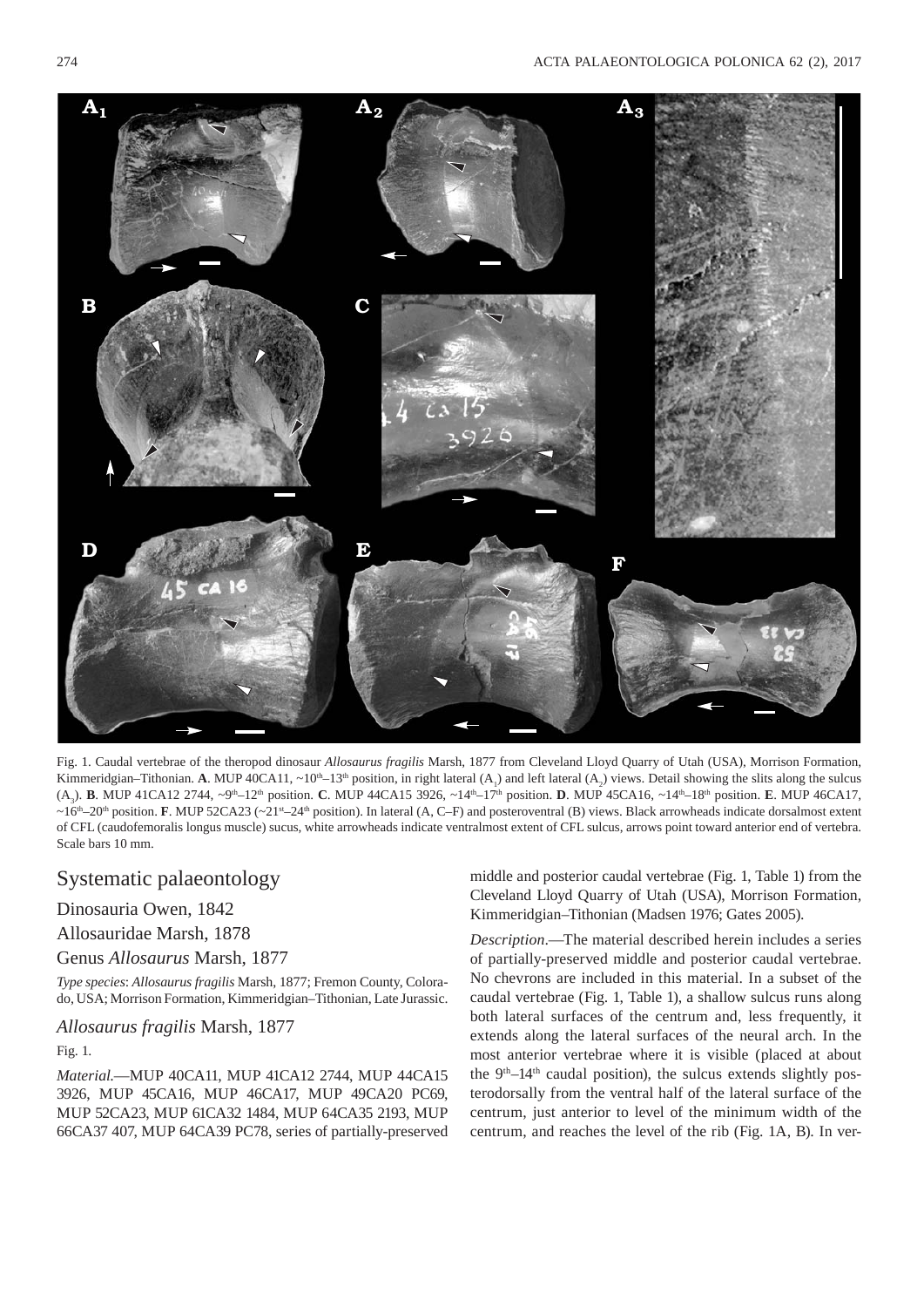

Fig. 2. Skeletal reconstruction of *Allosaurus* in lateral view, with reconstruction of caudofemoralis longus muscle (grey). Modified from drawing by Scott Hartman.

tebrae placed more posteriorly (about at the 15<sup>th</sup>–20<sup>th</sup> caudal position), the sulcus describes a gentle curve that reaches the neurocentral suture (Fig. 1C, D) and extends to the posterior half of the lateral surface of the neural arch, between the rib and the postzygapophysis (Fig. 1E). In the most posterior vertebra where it is visible (placed about at the  $21<sup>st</sup>-24<sup>th</sup>$  position), the sulcus is visible exclusively on one side of the vertebra (Fig. 1F). Furthermore, in that vertebra, the extent of the sulcus is limited compared to more anterior vertebrae: instead of reaching the ventral surface of centrum, its ventral end is placed about at one third of centrum height, and dorsally it barely reaches the neurocentral suture (Fig. 1F). The sulcus does not extend along the ventral surface of the caudal ribs in any vertebra. None of the posterior caudal vertebrae of this series (e.g., MUP 61CA32 1484, MUP 64CA35 2193, MUP 66CA37 407, MUP 64CA39 PC78, all placed posterior to the 25th position) show evidence of this sulcus. The sulcus is often barely visible under direct illumination, but is clearly visible under low- angle light. Closer examination of the sulci shows that each is formed of a series of horizontally-oriented slits (still filled by sediment) that are regularly spaced vertically (about three sulci every mm; Fig.  $1A_3$ ). Each slit appears as a distinct incision of the otherwise smooth surface of the bone: no irregular margins nor redirected bone fibers (sensu Currie and Jacobsen 1995) are present along the sulcus. These slits are more marked on the centrum, and disappear toward the neural arch: when it extends along the neural arch, the sulcus is mainly developed as a shallow unornamented depression.

*Remarks*.—The material described here was acquired from the University of Utah by the University of Modena-Reggio Emilia (Modena, Italy), and registered in 1967 to the collection of the Palaeontological Universitary Museum (MUP) in Modena (Alessandrini 2015). The complete material housed in MUP (including one left premaxilla, one left maxilla, one left postorbital, one right dentary, one surangular, several vertebrae, a scapulocoracoid, a humerus, additional forelimb elements, most of the pelvis, both femora and part of tibiae and pes) forms about 50% of a skeleton of *Allosaurus fragilis*.

Table 1. Morphological features and positional identification criteria of the caudal vertebrae described in this study.

| Specimen                       | Lateral sulcus                                                                                                              | Morphological features for positional inference                                                                                                 | Inferred<br>position<br>along caudal<br>series |
|--------------------------------|-----------------------------------------------------------------------------------------------------------------------------|-------------------------------------------------------------------------------------------------------------------------------------------------|------------------------------------------------|
| MUP 40CA11<br>(Fig. 1A)        | Clearly visible on most of both sides of<br>centrum and ventral to rib bases. Curved<br>posterodorsally.                    | Centrum 1.4 times anteroposteriorly longer than<br>dorsoventrally tall. Rib base extended for half<br>neurocentral suture                       | $10^{th} - 13^{th}$                            |
| MUP 41CA12 2744<br>(Fig. 1B)   | Clearly visible on most of both sides of<br>centrum. Oriented vertically.                                                   | Centrum 1.2 times longer than tall. Rib base extended for<br>more than half neurocentral suture                                                 | $9th - 12th$                                   |
| MUP 44CA15 3926<br>(Fig. 1C)   | More clearly visible on right side. Curved<br>posterodorsally.                                                              | Centrum 1.6 times longer than tall. Ribs long and<br>posterolaterally oriented. Accessory neural spine present.                                 | $14th - 17th$                                  |
| <b>MUP 45CA16</b><br>(Fig. 1D) | More clearly visible on right side. Extended<br>vertically along dorsal 3⁄4 of centrum.                                     | Centrum 1.6 times longer than tall. Rib base extended for<br>half neurocentral suture. Robust prezygapophyseal base.                            | $14th - 18th$                                  |
| <b>MUP 46CA17</b><br>(Fig. 1E) | More clearly visible on left side. Curved<br>posterodorsally from ventral third of<br>centrum to postzygapophyseal pedicel. | Centrum 1.8 times longer than tall.                                                                                                             | $16^{th} - 20^{th}$                            |
| <b>MUP 49CA20 PC69</b>         | More clearly visible on left side. Curved<br>posterodorsally from ventral third of<br>centrum to postzygapophyseal pedicel. | Centrum 1.8 times longer than tall. Neural spine and rib<br>base restricted to posterior half of neural arch. Robust<br>prezygapophyseal bases. | $18th-21th$                                    |
| <b>MUP 52CA23</b><br>(Fig. 1F) | Visible on left side. Inclined posterodorsally<br>along anterior half of centrum.                                           | Centrum 1.9 times longer than tall.                                                                                                             | $21^{th} - 24^{th}$                            |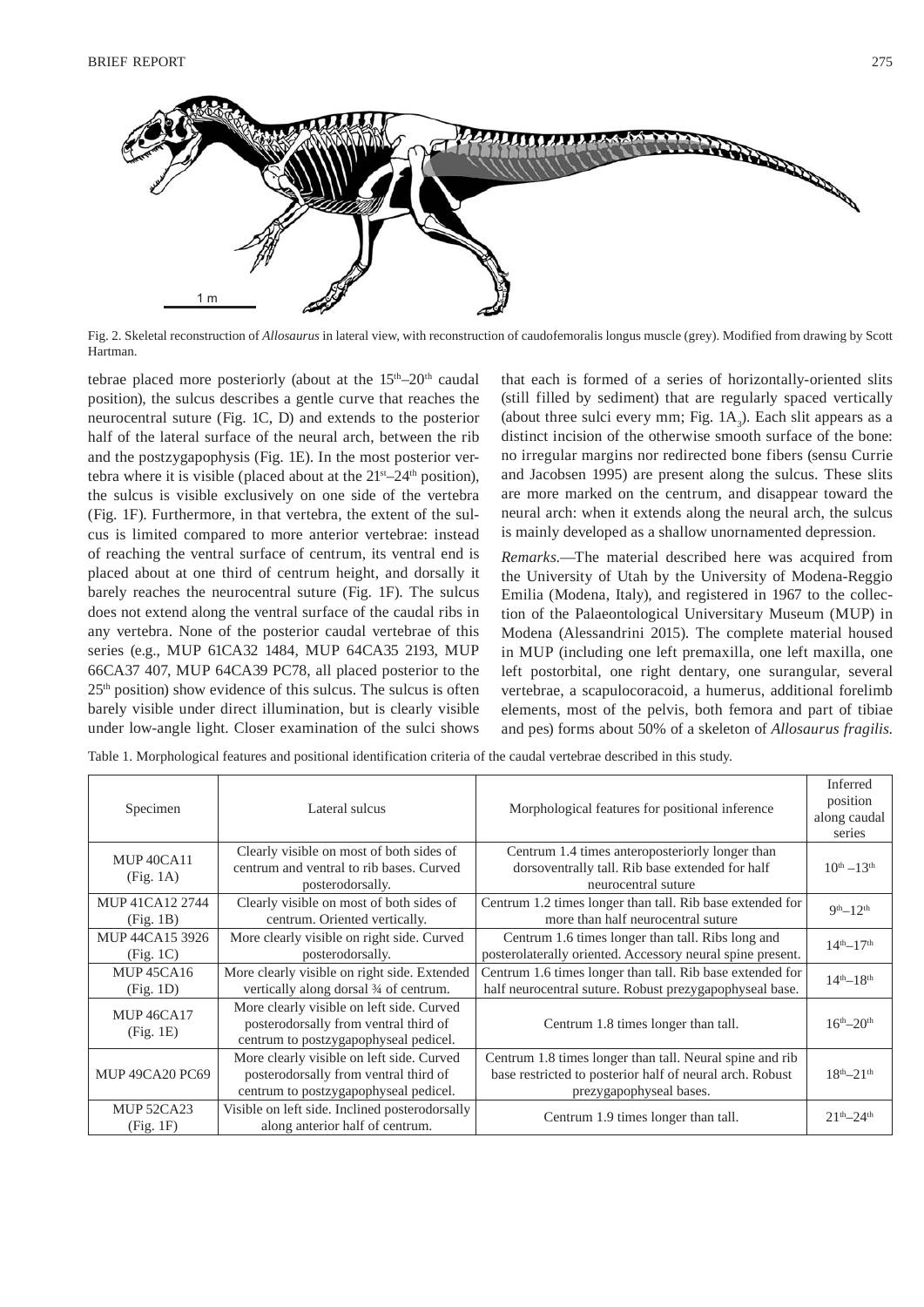As outlined by Madsen (1976) and Gates (2005), most of the material from the Cleveland Llyod Quarry is disarticulated. Furthermore, no indication in the registered material indicates that the skeleton mounted in MUP is based on a single individual. Taphonomic and morphometric analyses on the cranial bones indicate that at least two individuals are included in the MUP material (Alessandrini 2015), supporting a composite status for the skeleton. Therefore, although each caudal vertebra is labeled according to its position along the vertebral series in the mounted skeleton, we refrain from considering all the material as belonging to the same individual. The position of each vertebra along the tail was inferred referring to the generalised *Allosaurus* skeleton illustrated in Madsen (1976: pls. 29–36), and also by comparison with well-preserved caudal series in other theropods (e.g., Brochu 2002). Here, we focus on those features of the lateral surface of the centra and neural arches of *Allosaurus* not described previously.

*Stratigraphic and geographic range*.—Brushy Basin Member, Morrison Formation, Cleveland-Lloyd Dinosaur Quarry, Utah.

## Concluding remarks

These sulci are a biological feature of the vertebrae and are not due to scavenging or taphonomic factors, because: (i) they are consistently recovered as a single, continuous track placed in the same position along different vertebrae (i.e., they start from the anteroventral third of the centrum, extending dorsally or posterodorsally toward the neurocentral suture and the neural arch), and never occur in multiple groups or in other parts of the vertebra (in particular, in the posterior half of the centrum): this pattern supports serial homology among different sulci; (ii) in the best preserved vertebrae, the sulci are present symmetrically along both sides of the vertebra (Fig.  $1A_1$ ,  $A_2$ , B); (iii) the sulcus and the regular pattern of slits differ in shape and extent from feeding traces and denticle drag marks left on bones by scavengers (e.g., Fiorillo 1991; Currie and Jacobsen 1995; Forrest 2003; Rogers et al. 2003; Drumheller 2007; D'Amore et al. 2009; Fig.  $1A_3$ ); (iv) we are not aware of any taphonomic process that produces a regular series of short longitudinal slits on bones.

We consider the sulci and associated slits as the impressions of the CFL origins on the caudal vertebrae. This interpretation is consistent with the extent and development of the CFL among other tetanuran theropods reconstructed by Persons and Currie (2011b): (i) this sulcus is absent in the cranial and appendicular bones and in the pre-caudal vertebrae of the MUP *Allosaurus* skeleton, suggesting that it is the osteological correlate of a tail muscle; (ii) contrary to other tail muscles (Persons and Currie 2011b), both sulcus and CFL are more developed toward the anterior end of the tail and are absent in posterior caudals; (iii) both sulcus and CFL originate from the lateral surface of the centra and eventually extend to the neural arches, but marginally (if not at all) along the proximoventral surface of the ribs (Persons ad Currie 2011a, b). Following this interpretation, the slits along the sulci may represent the origin points of the single CFL muscle fibers on the vertebrae: it is noteworthy that the horizontal orientation of the slits recalls that of the muscle fibers in extant reptiles, and is confirmed among fossils in the exceptionally-preserved CFL of *Scipionyx* Dal Sasso and Signore, 1998 (see Dal Sasso and Maganuco 2011).

Based on the extent and distribution of the sulci along the vertebrae described here, we propose a reconstruction of the CFL muscle in *Allosaurus* (Fig. 2). The posteriormost extent of the muscle is placed between the  $23<sup>th</sup>$  and  $32<sup>th</sup>$  caudal vertebra (absence of vertebrae from this part of the tail in the MUP material prevents us from a more accurate placement of CFL end). In the posteriormost vertebrae where the muscle originates, it exclusively contacts the centrum. Moving toward the anterior end of the tail, the muscle progressively expands its dorsoventral contact with the vertebrae. Approximately at the level of the 17<sup>th</sup> caudal vertebra, the CFL originates on both neural arch (ventral to the ribs) and centrum. The reconstructed extent of the CFL in *Allosaurus* is comparable to other large-bodied tetanurans (Persons and Currie 2011b).

The sulcus described here is relatively poorly visible under direct light, and may be unnoticed even in well-preserved specimens. This may explain why this feature is currently unreported in the palaeontological literature. We predict that re-examination of previously described caudal series may reveal the presence of CFL origin attachment sulci in other fossil reptiles. The analysis of the extent, development and distribution of this feature in the extinct sauropsids may provide additional information on the evolution of the CFL among Reptilia.

**Acknowledgements.**—We thank John Hutchinson (The Royal Veterinary College, London, UK) for useful suggestions on the interpretation of the sulcus, and Scott Hartman (University of Wisconsin-Madison, USA) for kindly providing the skeletal drawing of *Allosaurus* used in Figure 2. We thank Editor Stephen Brusatte (University of Edinburgh, UK), Susannah Maidment (University of Brighton, UK) and an anonymous reviewer for providing useful advice to this manuscript.

## References

- Alessandrini, G. 2015. Allosaurus fragilis *nelle collezioni del Museo di Paleontologia dell'Università di Modena e Reggio-Emilia: analisi e descrizione*. 35 pp. Unpublished Thesis, University of Bologna, Bologna.
- Brochu, C.A. 2002. Osteology of *Tyrannosaurus rex*: insights from a nearly complete skeleton and high-resolution computer tomographic analysis of the skull. *Society of Vertebrate Paleontology Memoir* 7: 1–138.
- Currie, P.J. and Jacobsen, A.R. 1995. An azhdarchid pterosaur eaten by a velo ciraptorine theropod. *Canadian Journal of Earth Sciences* 32: 922–925.
- Dal Sasso, C. and Maganuco, S. 2011. *Scipionyx samniticus* (Theropoda: Compsognathidae) from the Lower Cretaceous of Italy (Osteology, ontogenetic assessment, phylogeny, soft tissue anatomy, taphonomy and palaeobiology). *Memorie della Società Italiana di Scienze Naturali e del Museo Civico di Storia Naturale di Milano* 37: 1–281.
- Dal Sasso, C. and Signore, M. 1998. Exceptional soft-tissue preservation in a theropod dinosaur from Italy. *Nature* 392: 383–387.
- D'Amore, D.C. and Blumenschine, R.J. 2009. Komodo monitor (*Varanus komodoensis*) feeding behavior and dental function reflected through tooth marks on bone surfaces, and the application to ziphodont paleobiology. *Paleobiology* 35: 525–552.
- Drumheller, S.K. 2007. Experimental taphonomy and microanalysis of crocodylian feeding traces. *Microscopy and Microanalysis* 13 (Supplement 2): 510.